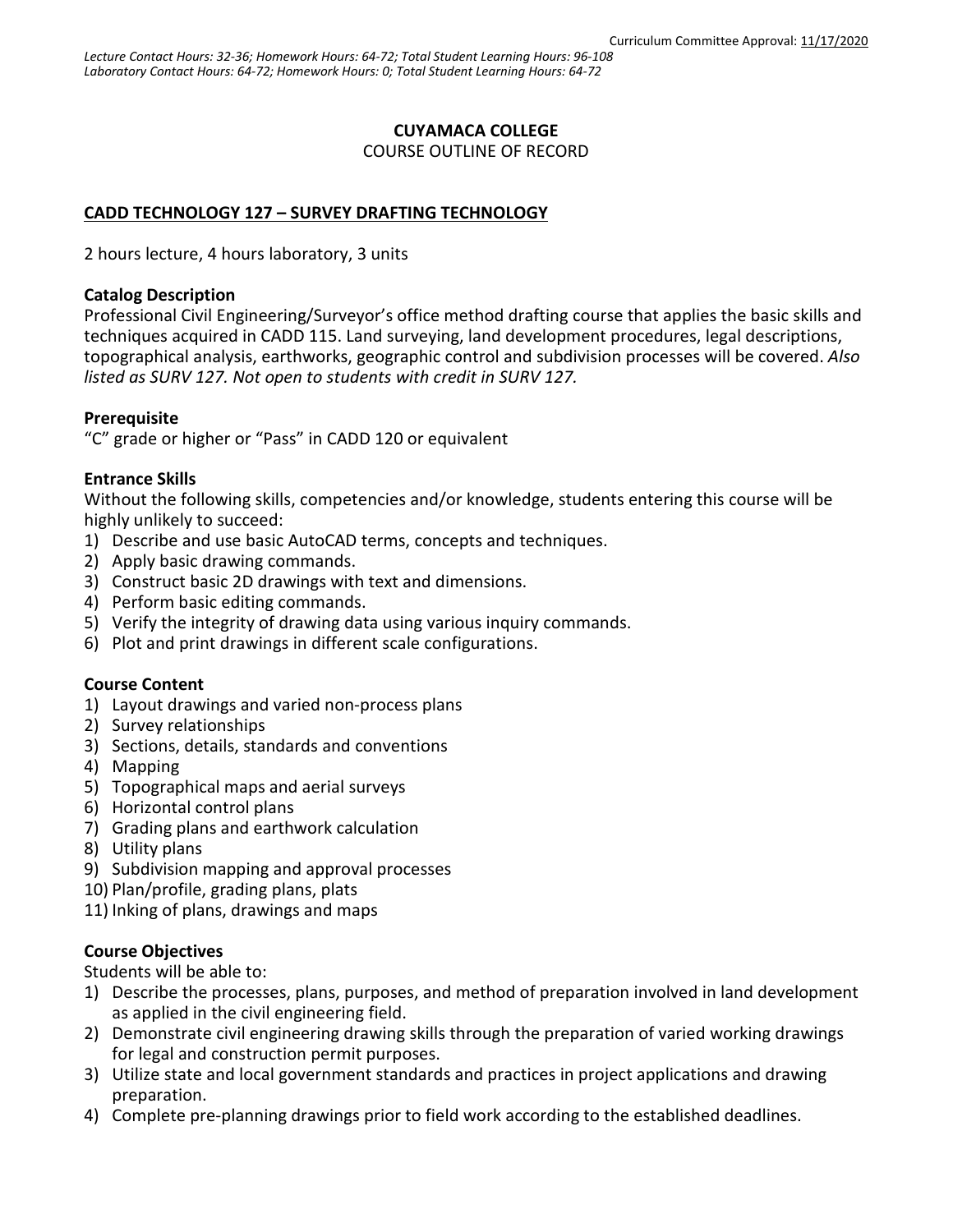## **Method of Evaluation**

A grading system will be established by the instructor and implemented uniformly. Grades will be based on demonstrated proficiency in subject matter determined by multiple measurements for evaluation, one of which must be essay exams, skills demonstration or, where appropriate, the symbol system.

- 1) Observation and comparison of individual drawings which measure students' ability to apply mechanical and CAD (Computer-Aided Drafting) tools for survey applications.
- 2) Performance tests that measure students' ability to describe and apply fundamental drafting concepts, terminology, and techniques used in surveying.
- 3) Final review of student portfolio which measures students' ability to apply CAD concepts and techniques in surveying.

## **Special Materials Required of Student**

Electronic storage media (USB flash drive, 2GB)

#### **Minimum Instructional Facilities**

CAD computer lab

#### **Method of Instruction**

- 1) Lecture and lab demonstration
- 2) Lab assignments
- 3) Hand-out materials, projects

#### **Out-of-Class Assignments**

- 1) Weekly mini drawing project (at least five projects)
- 2) Monthly group drawing project (two projects)
- 3) Final project

#### **Texts and References**

- 1) Required(representative examples):
	- a. Wirshing, James and Roy Wirshing. *Theory and Problems of Surveying*. Schaum's Outline Series, McGraw-Hill, 1985.
	- b. MAP processing manual, prepared by Department of Public Works, County of San Diego, 2000.
- 2) Supplemental: None

#### **Exit Skills**

Students having successfully completed this course exit with the following skills, competencies and/or knowledge:

- 1) Understand basic legal descriptions.
- 2) Layout topographical maps.
- 3) Create horizontal control plans.
- 4) Create grading plans.
- 5) Draw on CAD utility plans.
- 6) Create utility plans/profiles.
- 7) Analyze earthworks and geographic controls.
- 8) Create subdivision CAD.
- 9) Create profiles on CAD.
- 10) Create a working topographical map on CAD.

## **Student Learning Outcomes**

Upon successful completion of this course, students will be able to:

1) Using CAD technology, produce working drawings of topographical maps, utility profiles and grading plans, for analysis of earthworks and geographical control, and for creating subdivisions.